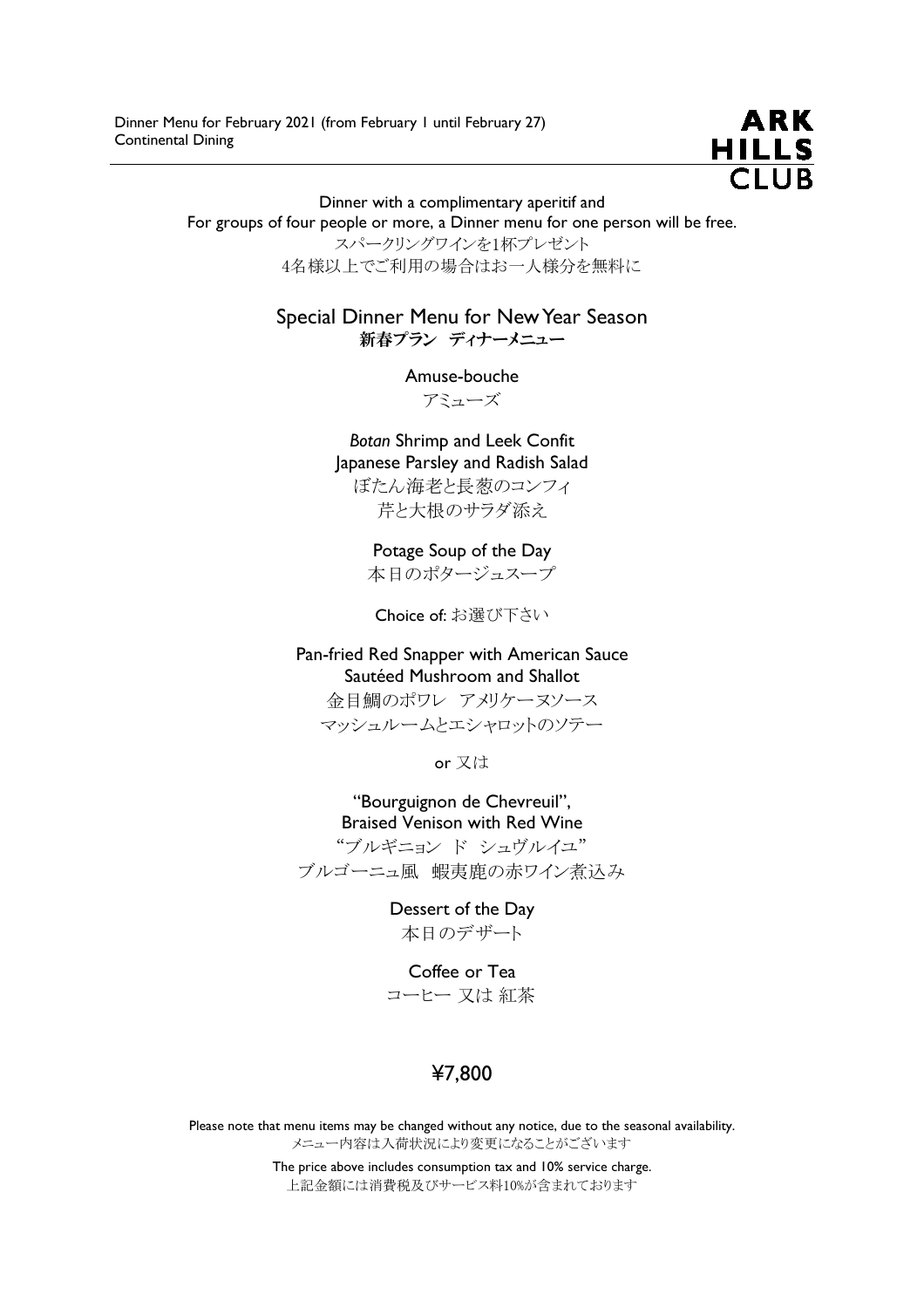

Japanese Beef Fillet Steak Dinner 銘柄牛フィレステーキディナー

> Amuse-bouche 季節のアミューズ

Botan Shrimp and Leek Confit Japanese Parsley and Radish Salad ぼたん海老と長葱のコンフィ 芹と大根のサラダ添え

Pan-fried Red Snapper with American Sauce Sautéed Mushroom and Shallot 金目鯛のポワレ アメリケーヌソース

マッシュルームとエシャロットのソテー

Miyazaki Kirimine Beef Tenderloin Steak with 4 kinds of Sauce and Condiments Creamed Lotus Root Gratin

宮崎県"霧峰牛"フィレ肉のステーキ 蓮根のグラタン 4種のディップソース (モリーユ茸ソース、おろしぽん酢、山葵、藻塩)

> Dessert of the Day 本日のデザート

Coffee or Tea with Petit Fours コーヒー又は紅茶とプティフール

## ¥15,000

Please note that menu items may be changed without any notice, due to the seasonal availability. メニュー内容は入荷状況により変更になることがございます

> All prices are subject to consumption tax and a 10% service charge. 料金には消費税と10%のサービス料を加算させていただきます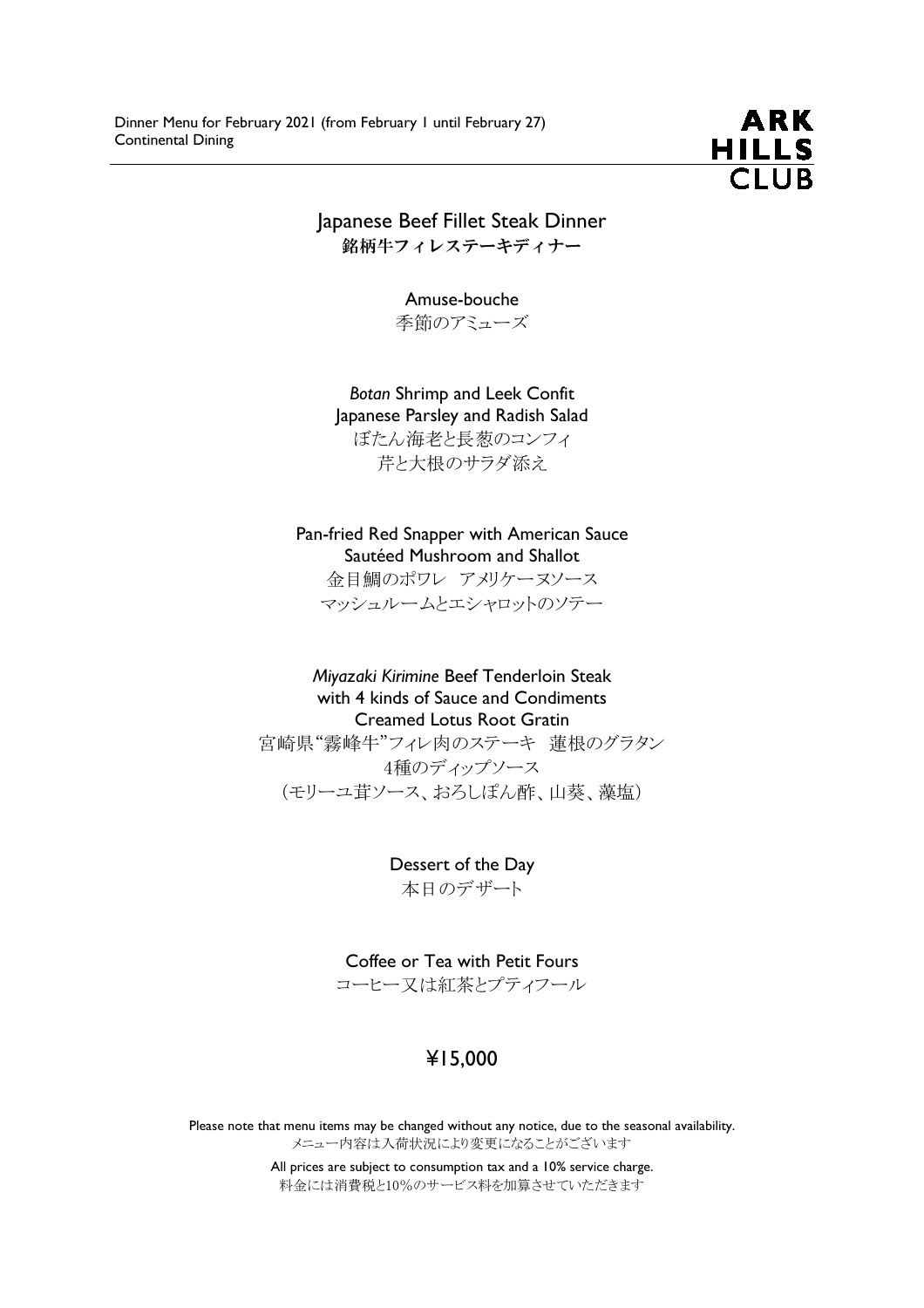

Authentic Dinner オーセンティック ディナー

> Amuse-bouche アミューズ

Shrimp and Burghul Salad Marinated Turnip and Cauliflower 才巻海老のブルグルサラダ 蕪とカリフラワーのマリネ添え

Potage Soup of the Day

本日のポタージュスープ

"Bourguignon de Chevreuil", Braised Venison with Red Wine "ブルギニョン ド シュヴルイユ " ブルゴーニュ風 蝦夷鹿の赤ワイン煮込み

> Dessert of the Day 本日のデザート

Coffee or Tea with Petit Fours コーヒー又は紅茶とプティフール

### ¥6,000

Please note that menu items may be changed without any notice, due to the seasonal availability. メニュー内容は入荷状況により変更になることがございます

> All prices are subject to consumption tax and a 10% service charge. 料金には消費税と10%のサービス料を加算させていただきます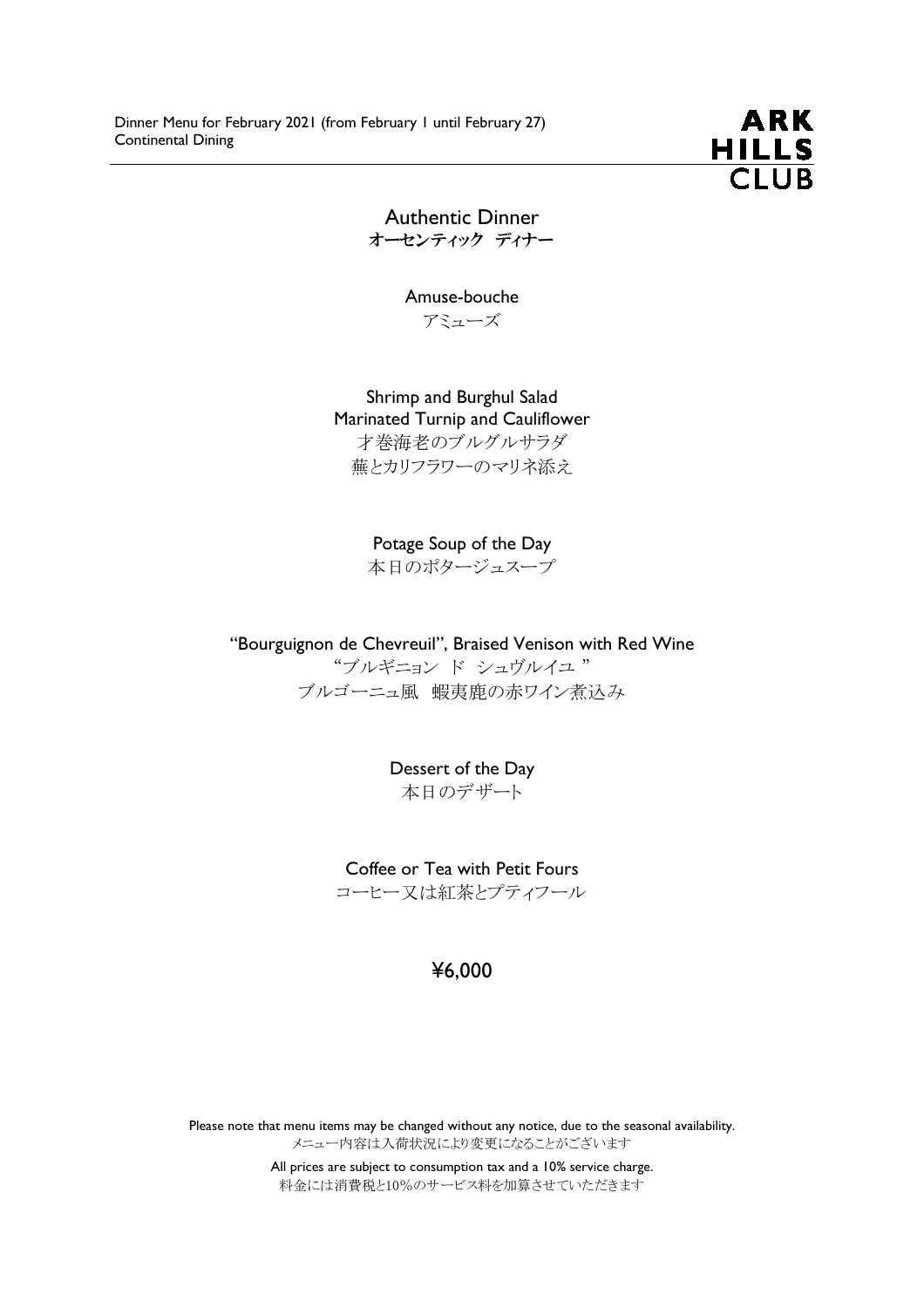

## A la Carte

| Appetizer                                                                                               |        | <b>Half Portion</b> |
|---------------------------------------------------------------------------------------------------------|--------|---------------------|
| <b>Classic Caesar Salad</b><br>クラシックシーザーサラダ                                                             | ¥1,800 | ハーフサイズ<br>¥1,200    |
| Shrimp and Burghul Salad<br>Marinated Turnip and Cauliflower<br>才巻海老のブルグルサラダ<br>蕪とカリフラワーのマリネ添え          | 3,000  | 2,000               |
| <b>Botan Shrimp and Leek Confit</b><br>Japanese Parsley and Radish Salad<br>ぼたん海老と長葱のコンフィ<br>芹と大根のサラダ添え | 4,000  | 3,000               |
| Soup<br>Detox Soup with Beets and Root Vegetables<br>ビーツと根菜のデトックススープ                                    | 1,800  | 1,200               |
| Potage Soup of the Day<br>本日のポタージュスープ                                                                   | 1,800  | 1,200               |

Please note that menu items may be changed without any notice, due to the seasonal availability. メニュー内容は入荷状況により変更になることがございます